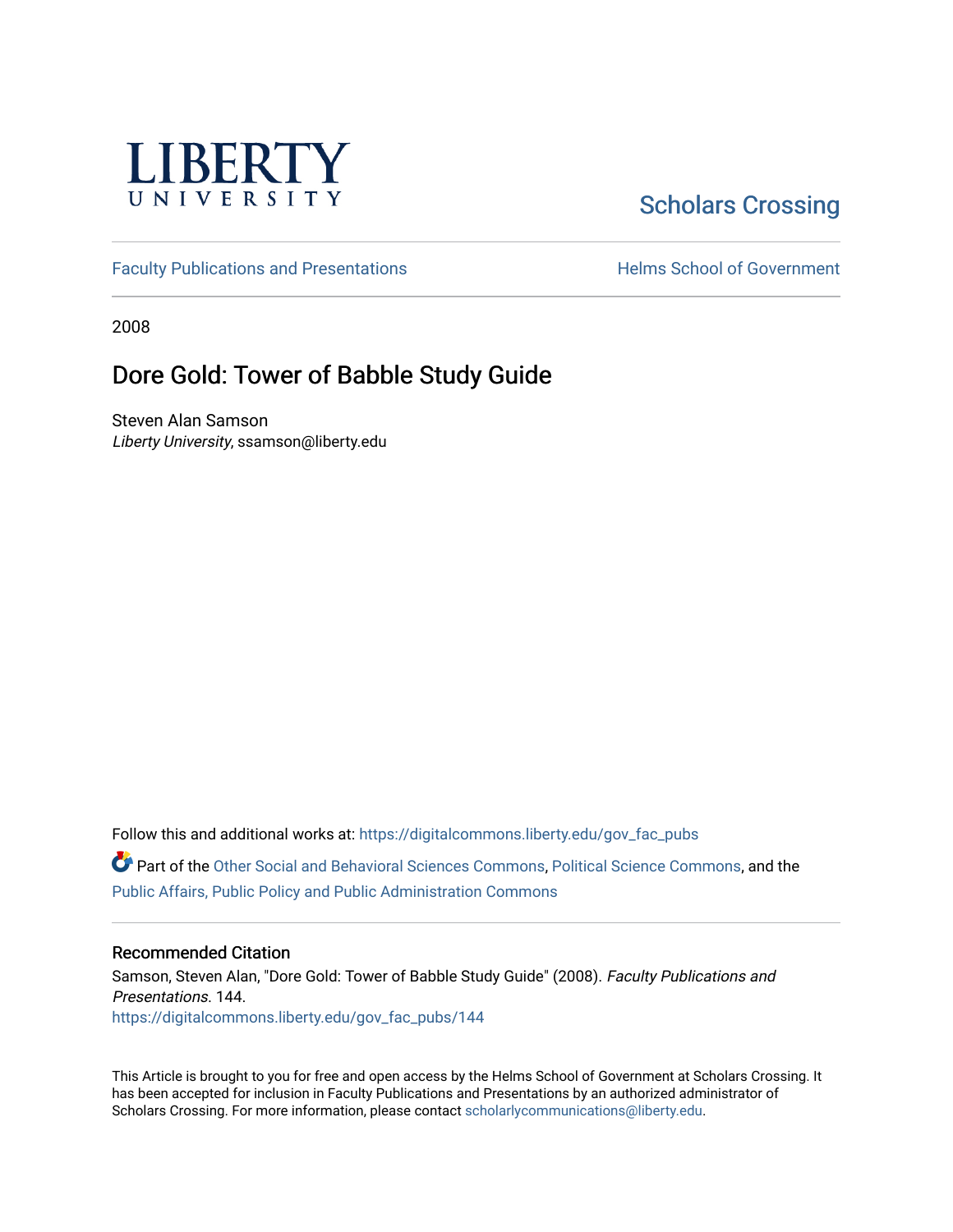## **DORE GOLD: TOWER OF BABBLE STUDY GUIDE, 2005-2008 Steven Alan Samson**

## **INTRODUCTION: THE ROOTS OF CHAOS**

### **Outline**

#### A. ADDRESSING THE GLOBAL CRISIS AT THE GENERAL ASSEMBLY (1-3)

- 1. George H. W. Bush's New World Order
- 2. Reemergence of Utopian Enthusiasm after WW!!
- a. Earlier examples: **League of Nations** and the **Concert of Europe**
- 3. **Crippling Flaws** of the United Nations
- 4. Author's Thesis
	- a. The UN in not a benign but ineffective world body; it has actually accelerated and spread world chaos
- B. "THERE IS NO NEUTRAL GROUND" (3-6)
	- 1. Bush's Critique of the UN, 9-12-02
		- a. Reminder of the UN's original purpose: to combat aggressors and protect human rights
	- 2. UN Was Born at a Moment of Extraordinary Moral Clarity
	- 3. The Case against Saddam Hussein
		- a. Human rights abuses
		- b. Violation of **16 Security Council resolutions** that fell under Chapter VII
	- 4. Moral Judgments Are a Necessary Prerequisite for Taking Action
	- a. Purpose of the **Security Council**
	- 5. The Problem
		- a. The UN's **refusal to make moral judgments**
	- b. Order vs. chaos
- C. MORAL EQUIVALENCE (6-12)
	- 1. UN's Failures
		- a. Somalia
		- b. Rwanda
		- c. Srebrenica
		- d. Kosovo
		- e. Macedonia
	- 2. **Kofi Annan**'s Failure
		- a. UN's policy of **reflexive neutrality**
		- b. David Rieff's critique
	- 3. Annan: The Quintessential UN Bureaucrat
		- a. The UN's institutional ideology of impartiality
		- b. Khmer Rouge protected by **Javier Pérez de Cuellar**
		- c. Pol Pot
	- 4. Diplomatic Neutralism Is Immoral
		- a. Worship of consensus
	- 5. UN's Flaw
		- a. Saddam Hussein
		- b. Richard Butler's critique
		- c. **"moral equivalence**"
	- 6. Iraq: Oil for Food Program
		- a. \$10.1 billion stolen
		- b. Investigations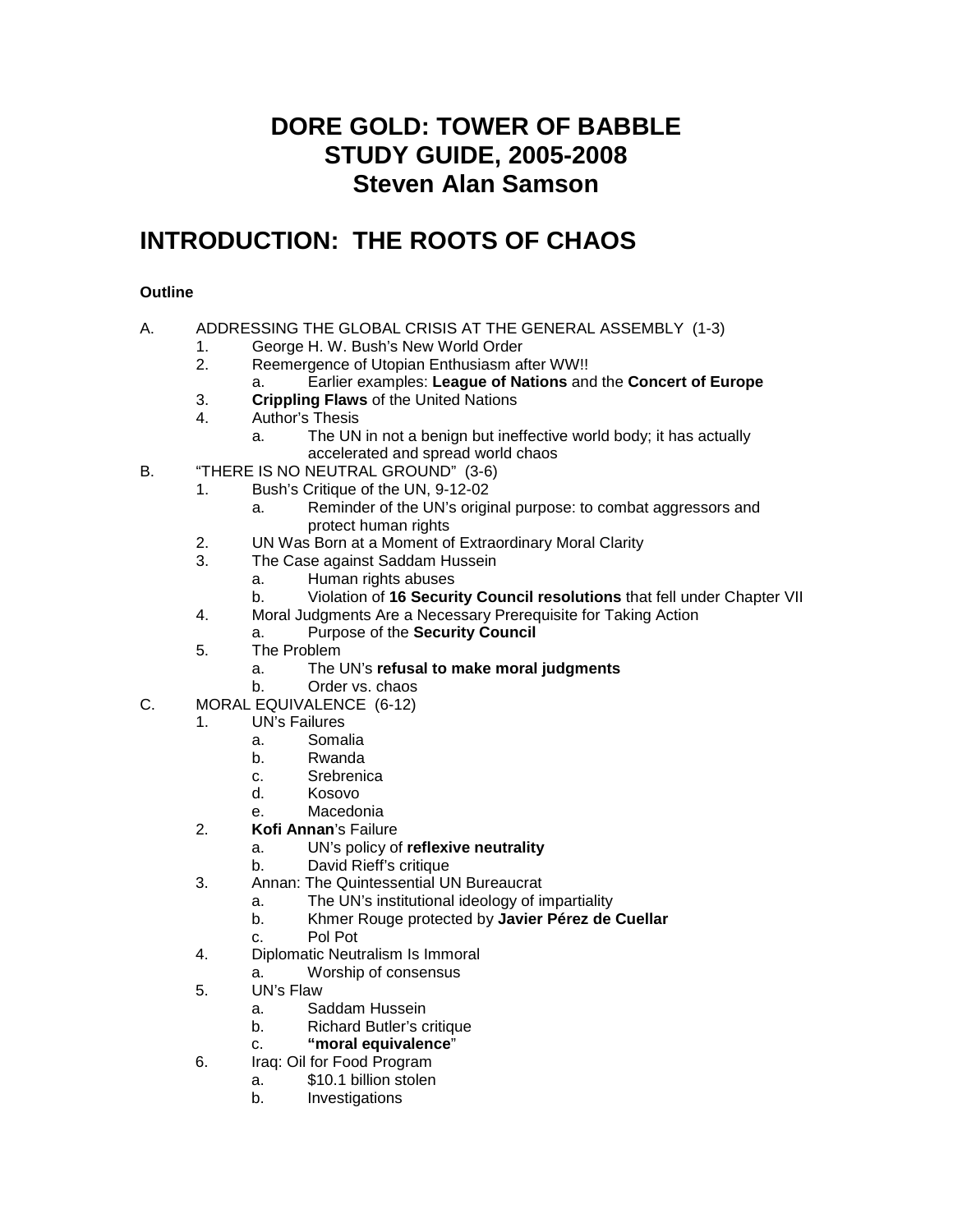- 7. **Other Scandals**
	- a. Spread of AIDS
	- b. UN sex trade
- 8. UN Agencies
	- a. Libya's Qaddafi chaired the Human Rights Commission
	- b. Syria's election to the Security Council
- 9. Moral Equivalence
	- a. Resolutions: Dripping in moral equivalence even when they may be nonbinding
- 10. Post-Cold War UN Role
	- a. UN seen as a source of international legitimacy
- D. THE SOURCE OF INTERNATIONAL LEGITIMACY (12-18)
	- 1. Loss of Moral Clarity
	- 2. The Original UN Was an **Alliance Built on Shared Interests**
		- a. Soviets and Saudis merely abstained from the **Universal Declaration of Human Rights**
	- 3. Tower of Babel: Original Member States Spoke the Same Political Language
		- a. Introduction of new political languages by new members
			- b. Loss of the clarity of 1945 as UN member states talked past each other
			- c. Churchill's hope: a true temple of peace, not merely a cockpit in a Tower of Babel
	- 4. A Minority of 75 Free Democracies out of 184 Member States in 1993
	- 5. Third World Authoritarianism
		- a. Soviet bloc resolution on human rights, 1985
		- b. Preemption of humanitarian intervention
	- 6. Annan on the UN's Unique Legitimacy
		- Practical implications: superiority of a consensus of dictators
	- 7. **Military Action by the United States**
		- a. Not dependent on UN approval when vital American interests are involved, *e.g.*, the naval quarantine of Cuba and the Korean War
	- 8. The Security Council Has Approved the Use of Military Force Only Twice
	- 9. UN Charter's Restrictions on the Use of Force
		- a. The UN Charter was **not supposed to supersede the US Constitution** for Americans
		- b. Doctrine that states lack the moral authority to make decisions about their own security threatens to undermine the global war on terrorism
	- 10. UN's Failure to Identify Aggressors
		- a. **U Thant**
	- 11. **Serious Threats** Are Often Handled Outside the UN Framework
		- a. **Khmer Rouge**
		- b. **Idi Amin**
		- c. Bangladesh
		- d. Kosovo
	- 12. Legitimacy of Extra-Legal Interventions
		- a. Michael Walzer
	- 13. George H. W. Bush's "New World Order"
		- a. George F. Will's dissent
	- 14. Accusation of Unilateralism
- E. INEPT HANDLING AND UNNECESSARY TARGETS (18-21)
	- 1. Breakdown of the Non-Proliferation System
		- a, Opposition to ABMs
	- 2. African Secessionist Movements and Apartheid Regimes
	- 3. General Assembly Res. 3379: **"Zionism Is Racism"**
	- Anti-Israel Activity Led to Turning a Blind Eye to Urgent Crises
		- a. Liberian civil war
		- b. Sierra Leone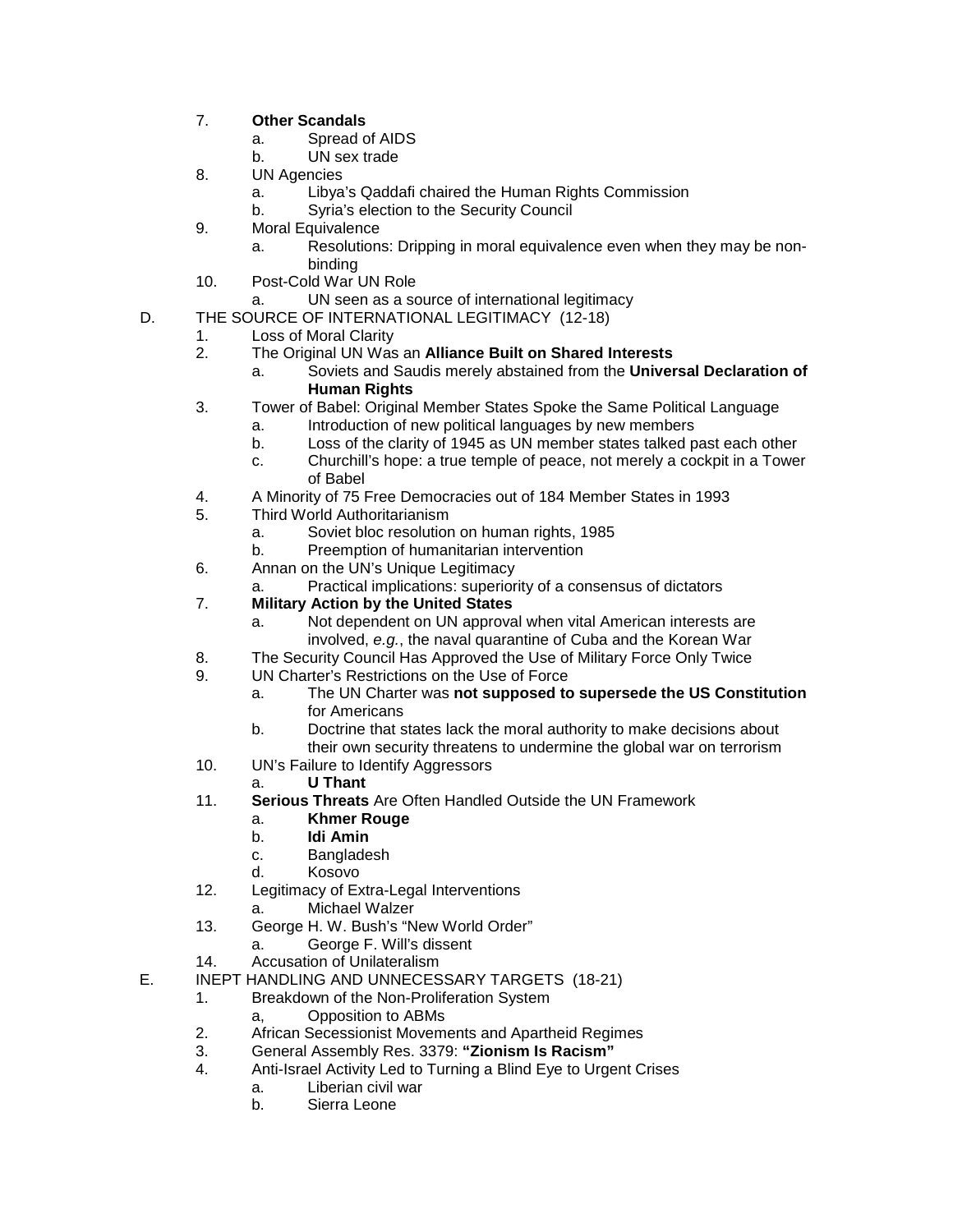- 5. Belated Action
	- a. Congo, 1998: delay until 2003
- 6. UN: A Transparently Politicized Body<br>7 The UN Is Not a Neutral Party
	- The UN Is Not a Neutral Party
		- a. Richard Butler
			- b. "Impartiality"
- 8. Erosion of the UN's Original Standards
- F. PERPETUATING TERRORISM (21-23)
	- 1. Refusal to Abandon Impartiality<br>2. Failure to Stand Up to Terrorism
	- Failure to Stand Up to Terrorism
	- 3. Suicide Terrorism Legitimized
		- a. Definition as "resistance to occupation" even though the Palestinian Authority ruled
	- 4. Human Rights Commission Supports Resistance
- G. "EVIL IS PREVAILING" (23-24)
	- 1. Sergio Vieira de Mello

United Nations: author's view express purpose of the UN Rwanda and Bosnia massacres<br>Richard Butler Kofi Annan CCCC U Thant Richard Butler<br>Javier Pérez de Cuéllar Security Council approval for the use of force how the massacres of Cambodians, Ugandans, East Pakistanis, and Kosovars were ended George F. Will on the UN Res. 3379 George F. Will on the UN

# **CHAPTER ONE: THE EROSION OF STANDARDS**

#### **Outline**

#### A. CREATION OF THE UNITED NATIONS (25-27)

- 1. United Nations: An American Idea
	- a. Daniel Moynihan: "At first the UN was seen as the instrument of American ideologues."
- 2. Origin
	- a. The role of **Franklin Delano Roosevelt**
	- b. The **Atlantic Charter**
	- c. Declaration by United Nations, 1942
- 3. Purpose<br>4 Dumbart
- 4. **Dumbarton Oaks Conference**
	- a. The **four policemen**
- 5. San Francisco: Founding Conference
	- a. **Security Council**
	- b. **General Assembly**
- 6. Built-in Tensions
	- a. Utopian proposals [Francis Lieber earlier noted this tendency]
- 7. **Walter Lippmann**: Responsibility for World Order Must Not be Delegated
- B. MORAL CLARITY (28-32)
	- 1. Membership Prerequisite: Belligerence Against the Axis
	- 2. **Collective Security**
		- a. Two prerequisites for its success
			- Identify aggression
			- Mobilize a response
	- 3. Moment of Moral Clarity
		- a. **Nuremberg trials** against Nazi war criminals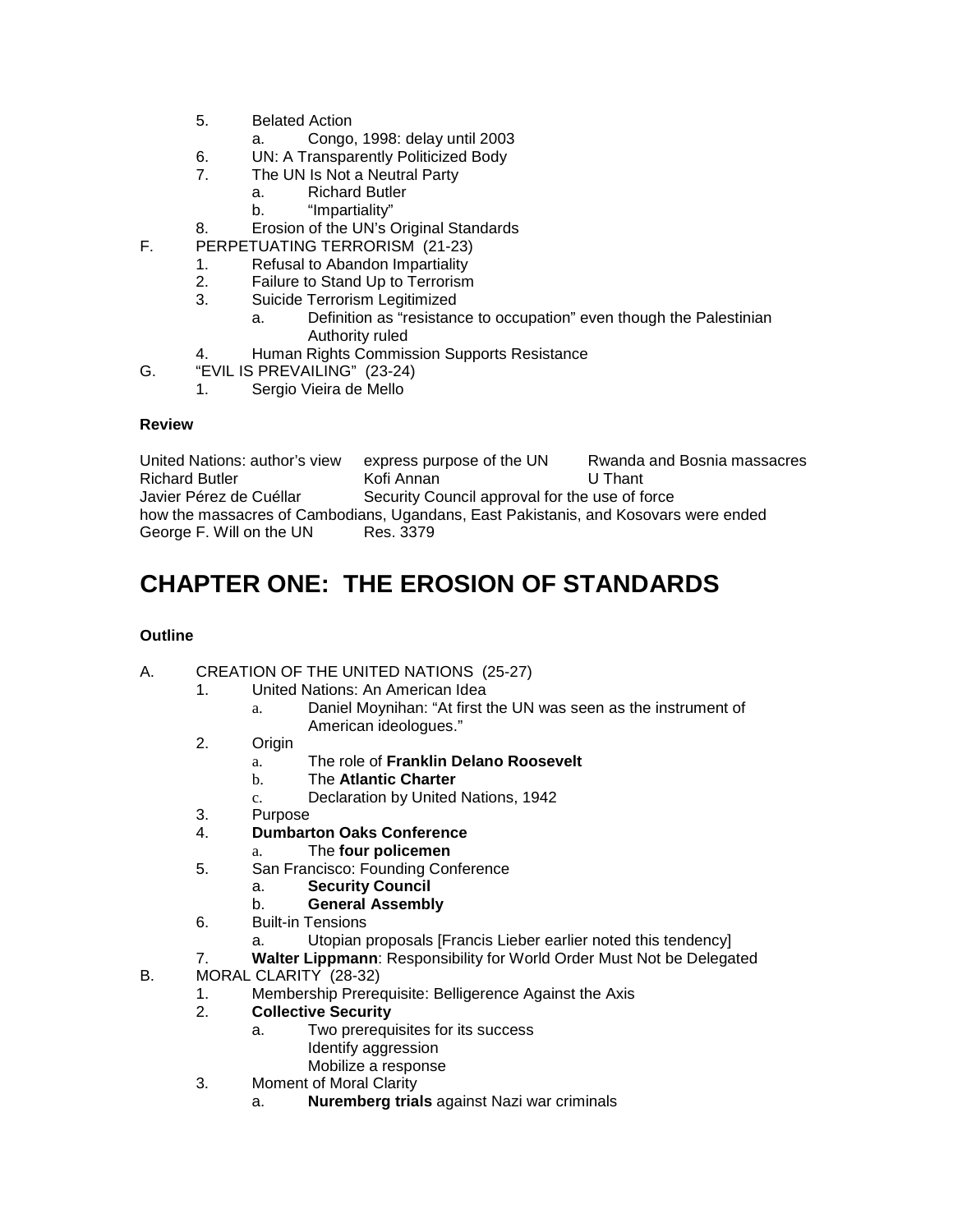- b. Fundamental human rights
- 4. Benign View of the USSR
	- a. Excusing Soviet behavior, *e.g.*, James Byrnes compared what Churchill later called the "Iron Curtain" to the Rio Treaty
	- b. Loophole in the **Genocide Convention** of 1948
	- c. **Alger Hiss**, acting secretary-general at the founding conference
- 5. **Minimal Influence of the USSR**
- 6. **Universal Declaration of Human Rights**, 1948
	- a. **Eleanor Roosevelt**, first chairman of the UN Commission on Human ` Rights, called it a "common standard"
		- b. Authors included Eleanor Roosevelt, **René Cassin**, **Charles Malik,** and P. C. Chang
		- c. Overwhelming political agreement
		- d. Hassan al-Turabi's view, 1994
- 7. Addition of New States
	- a. Dissolution of European colonial empires
	- b. Authoritarian offspring of the former USSR and totalitarian Islamist regimes
	- c. Clash of ideologies rather than a clash of civilizations
- 8. Nonaligned Movement<br>9. Growing Influence of A
- 9. Growing Influence of Authoritarian Regimes
- 10. **Dean Acheson**'s Critique
- C. OPENING THE DOOR FOR AGGRESSION (33-36)
	- 1. Post-Cold War World
		- a. George H. W. Bush's vision for a "new world order"
		- b. **Madeleine Albright** on the Security Council
	- 2. Loss of a Common Sense of Purpose
		- a. Opposition to human rights by the majority Afro-Asian bloc
		- b. 1993 **human rights declaration** omitted freedom of speech and
		- freedom of assembly
	- 3. Debates of Decolonization
		- a. General Assembly **Res. 1514 (XV)**
		- b. Soviet bloc gains
	- 4. **Seizure of Goa**, 1961
		- a. Jawaharlal **Nehru**'s rationale
		- b. Adlai **Stevenson**'s appeal
	- 5. Struggle to Define Aggression
		- a. Subversion
			- b. Self-determination issue
			- c. Protection of peoples under "alien domination"
- D. CONDONING TERRORISM (36-40)
	- 1. Freedom Fighters
		- Res. 2708 (XXV)
	- 2. Airplane Hijackings
	- 3. Yasser Arafat's Speech, 1974<br>4 New Concept of Collective Na
	- 4. New Concept of **Collective National Rights**
		- a. Idi Amin
		- b. 1979 **exception on hostage taking**
		- c. Res. 37/43, 1982
	- 5. Ad Hoc Committee on Terrorist Bombings
- E. BEYOND A "TALK HOUSE" (40-43)
	- 1. **Richard Holbrooke**'s "Talk House"
		- a. General Assembly's new value structure
	- 2. Modifying the 1949 **Geneva Conventions**
		- a. Elevated legal status of "national liberation" groups
	- 3. Human Rights Commission Resolution Against Israel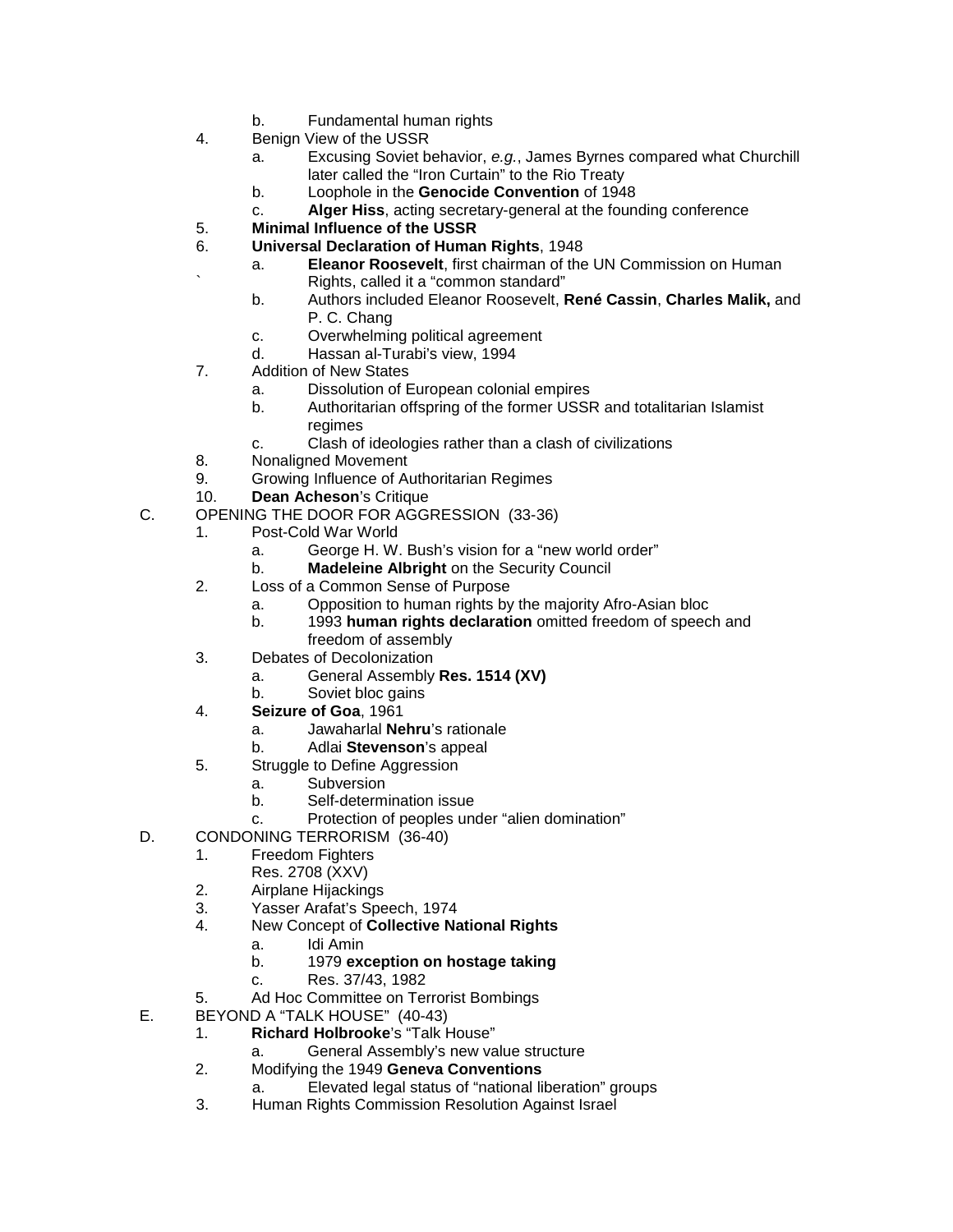- b. United States voted off the Commission
- 4. General Assembly's Decisions Provide Political Guidance to the Secretary-**General** 
	- a. René Cassin's complaint in the 1950s
	- b. Secretary-General promotes UN General Assembly resolutions
- F. FAILURE (43)
	- 1. The Old UN Was Born in the Shadow of the Holocaust
	- 2. The New UN Did Nothing in Response to Mass Murder in the 1970s and 1980s

| Dumbarton Oaks Conference   | FDR's "four policemen"                                           | purpose of the Security Council |
|-----------------------------|------------------------------------------------------------------|---------------------------------|
| Commission on Human Rights  | <b>Charles Malik</b>                                             | <b>Eleanor Roosevelt</b>        |
| René Cassin                 | Alger Hiss                                                       | Jawaharlal Nehru                |
| India's seizure of Goa      | Adlai Stevenson's warning                                        | Dean Acheson                    |
| Madeleine Albright          | Walter Lippmann                                                  | <b>Richard Holbrooke</b>        |
| new concept of human rights | exception to the international convention against hostage taking |                                 |
| 1949 Geneva Conventions     | Res. 1514                                                        |                                 |
|                             |                                                                  |                                 |

## **CHAPTER TWO: FAILURE FORESHADOWED**

- A. FIRST POSTWAR ARMED AGGRESSION: PALESTINE (45-52)
	- 1. **Trygve Lie**'s Response
		- a. Arab League invasion
	- 2. Security Council Warned
		- a. **American response**
		- b. **Soviet response**
		- c. UN's Lack of Responsiveness
	- 3. **British Mandatory Palestine**: A Group of Ottoman Imperial Districts Since 1517
		- a. **Sharif Hussein**
		- b. **Balfour Declaration**
		- c. Double-cross [more of a triple cross because France was involved, too]<br>d. **Mandate system**
		- **Mandate system**
	- 4. Article 80 of the UN Charter
	- 5. UNSCOP
		- a. Partition
			- b. General Assembly **Res. 181**, November 29, 1947
			- c. Jerusalem
	- 6. Creation of **Israel**
	- 7. Arab Walkout from General Assembly
	- 8. Palestinian Arabs Resort to Military Force
		- a. Jerusalem water supply cut off
		- b. Security Council inaction
	- 9. Full-Scale Invasion, May 14, 1948<br>10. Fall of the Old City of Jerusalem ar
		- Fall of the Old City of Jerusalem and Expulsion of Jewish Residents
		- a. Abba Eban: UN's "active relinquishing of responsibility in a critical hour."
	- 11. Expiration of the old **League of Nations Mandate**
	- Israel Defense Force (IDF)
		- a. Harel Brigade under Yitzhak Rabin
	- 13. Moral Significance: The UN Had Not Lifted a Finger to Defend the Jews of Jerusalem
- B. REWARDING AGGRESSION (52-56)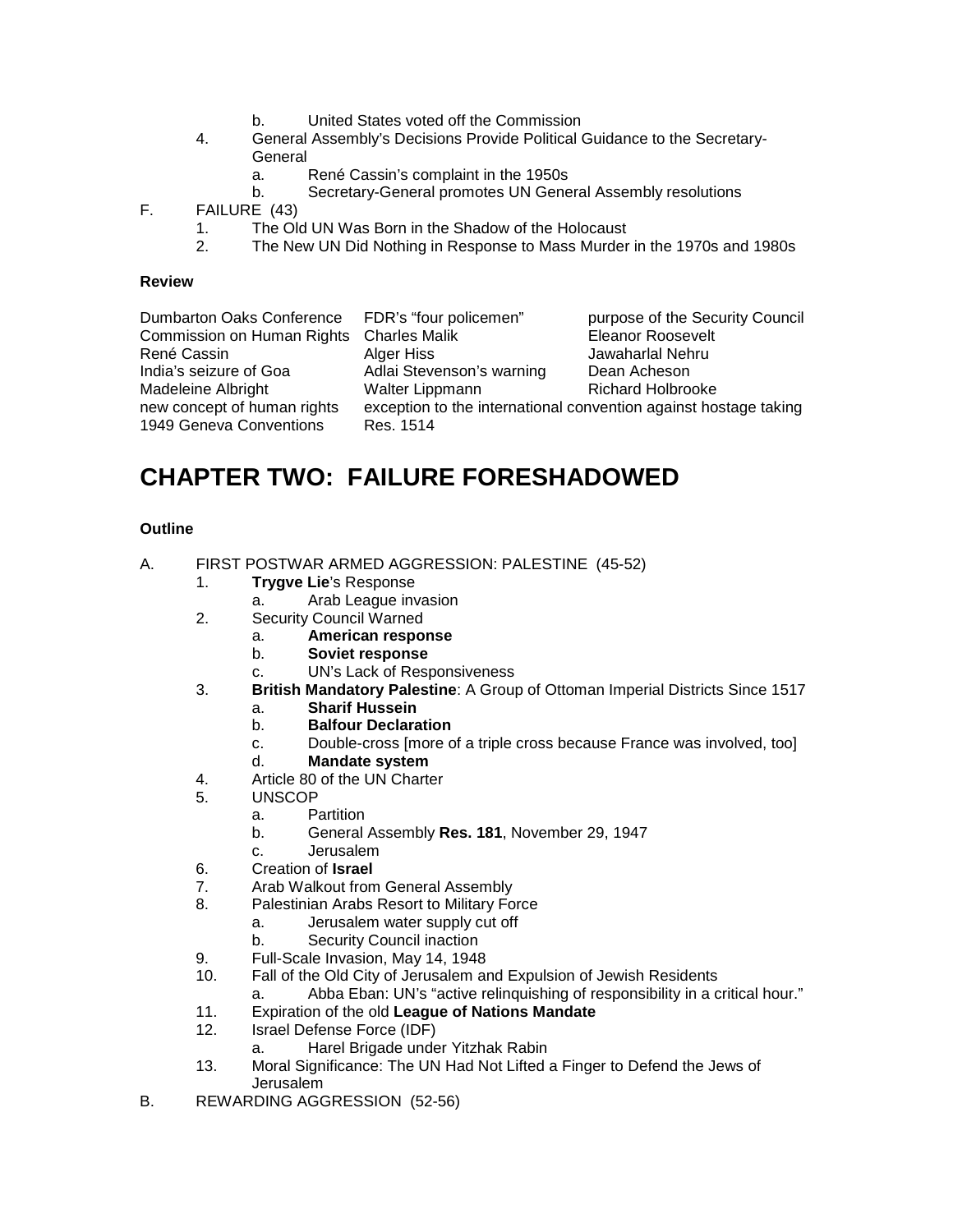- 1. Reversing Principle by Penalizing the Victim
	- a. Truce imposed on May 29
- 2. **Bernadotte Plan**: Proposed Arab Sovereignty over Jerusalem<br>3. Assassination of **Folke Bernadotte** by Lehi [which was led by ]
- . 3. Assassination of **Folke Bernadotte** by Lehi [which was led by Yitzhak Shamir, who later served as an Israeli PM]
- 4. Renewed Calls for Internationalizing Jerusalem
	- a. Jordan annexes the West Bank
	- b. Jordanian abuses
- 5. **Palestinian Refugees**
	- a. Displaced Persons (DPs)
	- b. **1951 Convention Relating to the Status of Refugees**: Definition of a Refugee
- 6. **Palestinian Exception**
- a. **Franklin Delano Roosevelt** on Arab immigration into Palestine
- 7. Two Separate Agencies with Differing Missions
	- a. UN High Commissioner for Refugees (UNHCR)
		- (1) Supposed to find permanent homes for refugees
	- b. UN Relief and Works Agency (UNRWA)
		- (1) Support Palestinian refugees within camps created by Arab states
	- c. Refugee status of Palestinians redefined, making the number 900,000
	- d. Arab states thwarted resettlement plans
	- (1) Arab vote against Res. 194
- 8. UN Acquiesces to Arab Position on Refugees<br>9. Arab States Were the Most Responsible for Di
- 9. Arab States Were the Most Responsible for Displacing Palestinians
- 10. The Refugee Problem Was a Direct Result of the Arab States' Aggression
	- a. **More than 570,000 Jewish refugees** from Arab states
- C. FAILING ANOTHER TEST (56-65)
	- 1. Partition of British India
		- a. Pakistan: Muslim State
		- b. India: Secular State
	- 2. 584 Princely States
		- a. Lord Mountbatten
		- b. Jammu and Kashmir
	- 3. Maharaja Appealed to the Indian Government fore Help
		- a. Instrument of Accession
		- b. Indian View
			- (1) Dilemma: Exclusion of Kashmir would raise doubts about India's commitment to secularism
		- c. Pakistani View
			- (1) India's annexation of Kashmir would leave Pakistan without a buffer zone
	- 4. Appeal to the UN
		- a. India's charge: Pathan invaders were transported from near the Afghan border
		- b. Pakistani denial that it had provided assistance to the tribesmen
			- (1) Sir Mohammed Zafrullah Khan challenged the validity of
				- Kashmir's accession to India and charged India with conducting a genocidal policy [an demagogic example of "**outbidding**"]
	- 5. UN Commission on India and Pakistan (**UNCIP**)
		- a. Lack of decisive action
		- b. Aggression treated as a dispute
			- (1) By **referring** it to the UN, India had unwittingly **prolonged the Kashmir dispute**
	- 6. What Went Wrong
		- a. Britain's and America's **strategic interests in Pakistan**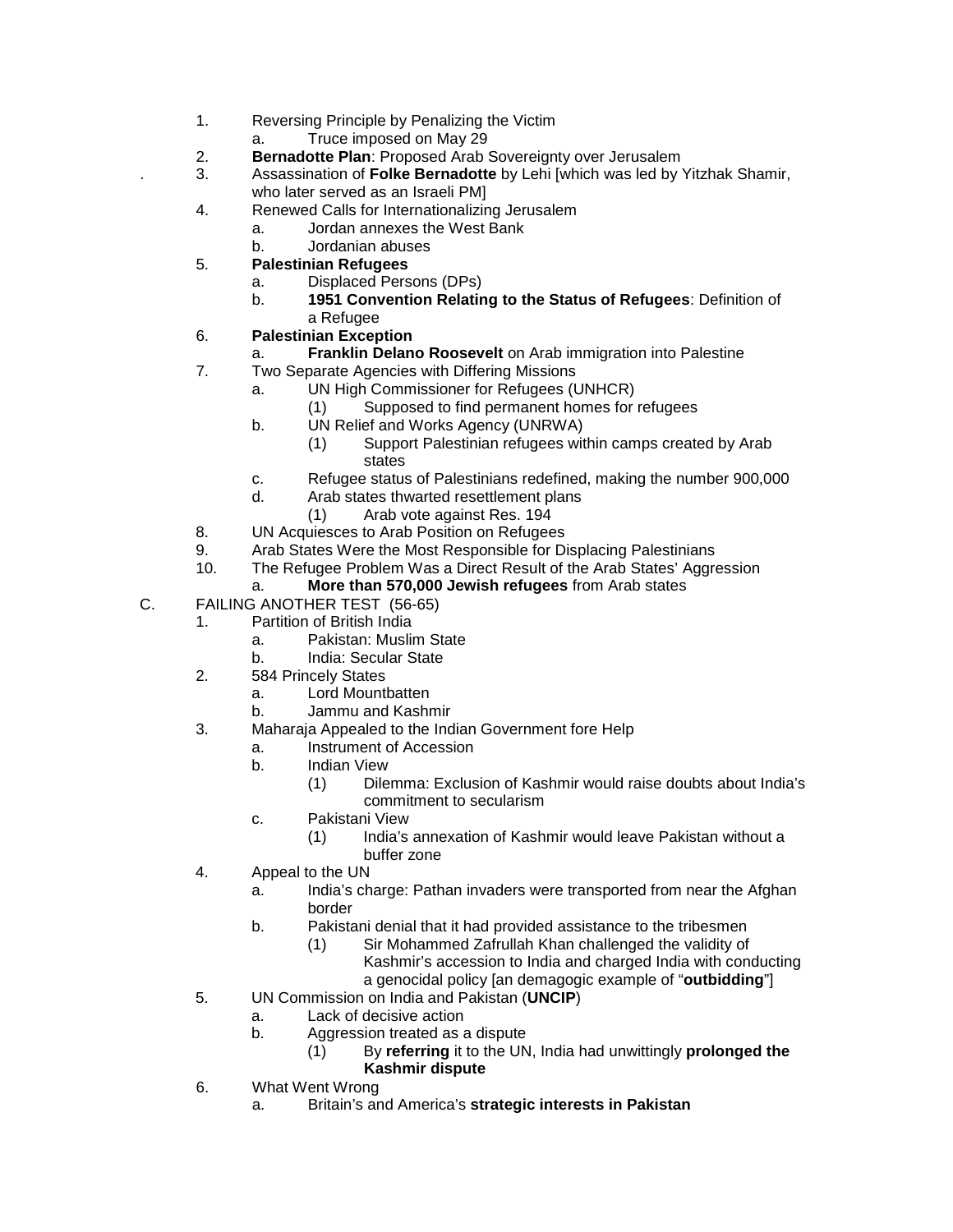- b. Res. 726
- c. False symmetry
- 7. Pakistani Falsehoods
	- a. Josef Korbel
	- b. Pakistani intervention
		- (1) Role of Akbar Khan
- 8. First Interim Report
	- a. UNCIP **substantiated India's charges** but the UN was unwilling to deal with aggression
	- b. Karachi Agreement, June 1949 and UNMOGIP
- 9. Second Kashmir War: **1966 ceasefire** brokered by **Alexei Kosygin**
- Establishment of Bangladesh
	- a. **Simla Agreement**, 1972
- D. THE LEGACY OF EARLY FAILURES (65-69)
	- 1. UN's Betrayal of Its Founding Vision
		- a. False equivalence
	- 2. Territorial Integrity Issue
		- a. **Article 2**
		- b. Loophole for **irredentist claims**
	- 3. **China's Invasion of Tibet**, 1950
	- 4. Spread of Aggression: **Absence of a Firm Norm**
		- a. North Korean invasion
		- b. Goa
	- 5. **Use of Force to Consolidate New States** Became the New Norm
		- a. Indonesia: North Borneo and East Timor
	- 6. Assaults on **Colonial Legacies**
		- a. Lebanon
		- b. Kuwait
	- 7. Absence of a Clear and Consistent Response
		- a. Portuguese colonies
		- b. Falkland Islands
		- c. Kuwait
	- 8. Security Council Mandate
		- a. Moral relativism was an inevitable by-product of the UN's work
	- 9. What Held the International Community Together Was the Alliance System Created by the Cold War

UN, American, and Soviet reaction to Arab invasion of Israel Trygve Lie Andrei Gromyko Balfour Declaration Bernadotte Plan<br>League of Nations Mandate for Palestine **Bernan Bernadotte Plan** League of Nations Mandate for Palestine 1951 Convention Relating to the Status of Refugees Palestinian refugees FDR on Arab immigration into Palestine **EXACTE 10** creation of Israel Jewish refugees from Arab states 1966 India-Pakistan ceasefire

Kashmir referred to the UN

# **CHAPTER THREE: THE COLD WAR FREEZE**

- A. KOREAN WAR (71-75)
	- 1. Invasion Trygve Lie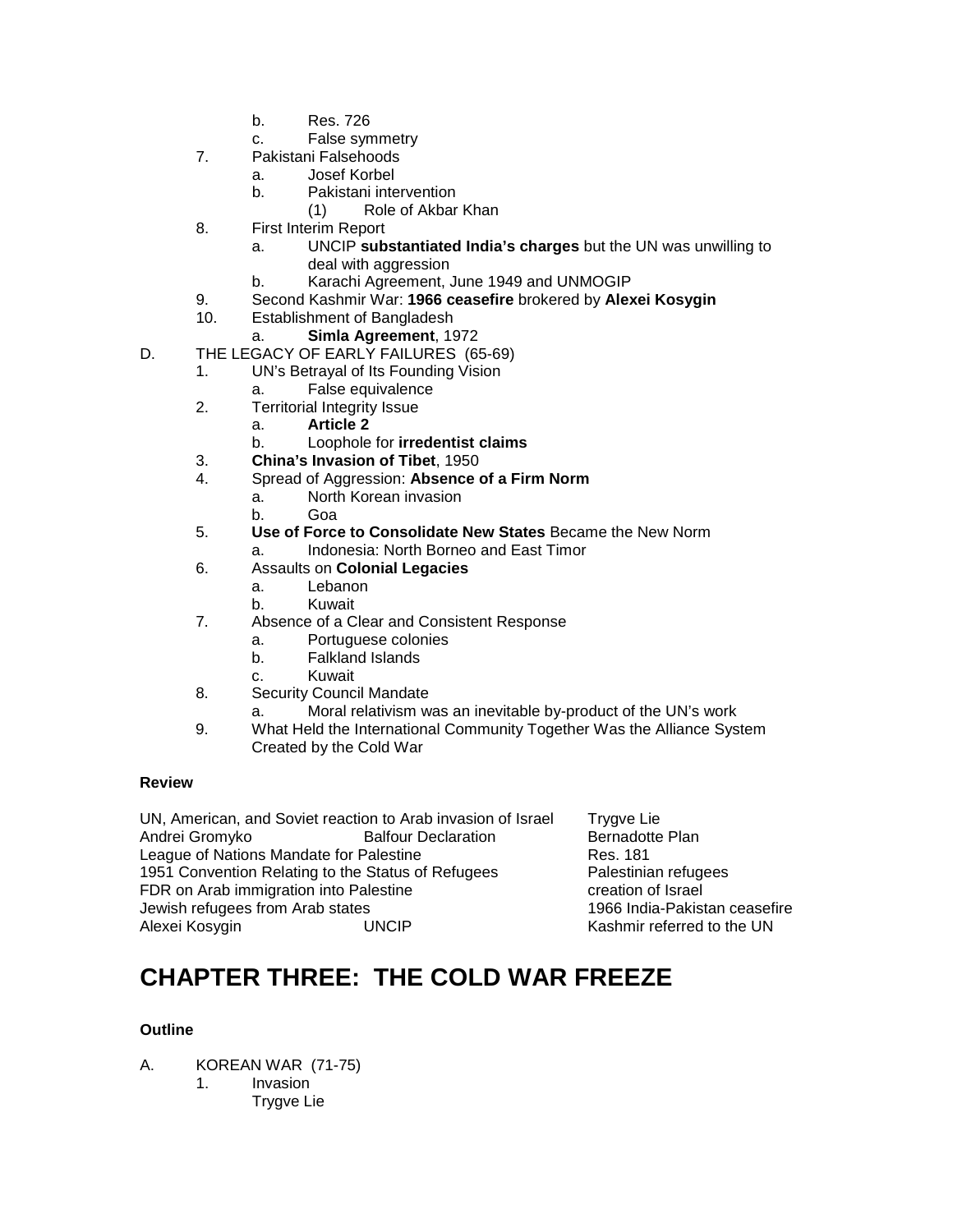- 2. Situation Before the Invasion Postwar occupation Earlier Japanese occupation
- 3. Res. 82 and 83
- 4. Military Aid and an American-Led Force Pusan
- 5. Soviet Boycott of the Security Council
- 6. Soviet Perspective
- 7. UN Had Failed to Deter North Korea
- 8. "Defense Perimeter" Issue

### a. Announcement by **Dean Acheson**

- 9. Soviet Presidency of the Security Council, 1950
	- a. Allegation of mass extermination of Koreans [another example of outbidding]
- 10. Inchon Landing
- B. AMERICA TAKES THE LEAD (75-79)
	- 1. Acheson's **Uniting for Peace Resolution**
		- a. Success of the maneuver
		- b. Long-term consequences
			- (1) It boomeranged back on American interests<br>(2) U.S. veto bypassed in 1967
			- U.S. veto bypassed in 1967
	- 2. Pandora's Box
		- a. Erosion of Security Council's authority
		- b. Concern about an expanded war
			- (1) **Douglas MacArthur**'s advance into North Korea
			- (2) Chinese counterattack
		- c. The General Assembly cannot dispatch forces
			- (1) UN "recommendations"
			- (2) Gulf War authorization
	- 3. Korean and Iraqi War Justifications Were Comparable
	- 4. UN Provided **Legitimacy for the Military Campaign**
- C. "WHAT IS THE UNITED NATIONS DOING?"

## 1. **Dag Hammarskjöld**

- a. UN as a **"third force"**
- b. Support of **Patrice Lumumba**
- c. Katanga
- d. **Moise Tshombe**
- e. Diplomatic standing given to Katanga
- f. Hammarskjöld's assassination
- 2. Hammarskjöld's Poor Relations with Moscow
	- a. His desire to make the UN a sounding board

## 3. **Hungarian Revolt of 1956**

- a. **Imre Nagy**
- b. Invocation of Acheson's United for Peace Resolution
- c. Soviet encirclement<br>d. General Assembly d
- General Assembly discussions
- e. Hungarian appeal
- 4. **Suez Crisis**
	- a. UN's condemnations proved effective because Britain, France, and Israel were democracies
	- b. Public opinion is irrelevant for dictatorships
- 5. Charting a Neutralist Course
- 6. Laos
	- a. Kennedy administration convened a Geneva Conference in 1961
- 7. UN's Propaganda Value
- D. THE CRISIS IN CUBA AND UN INACTION (82-88)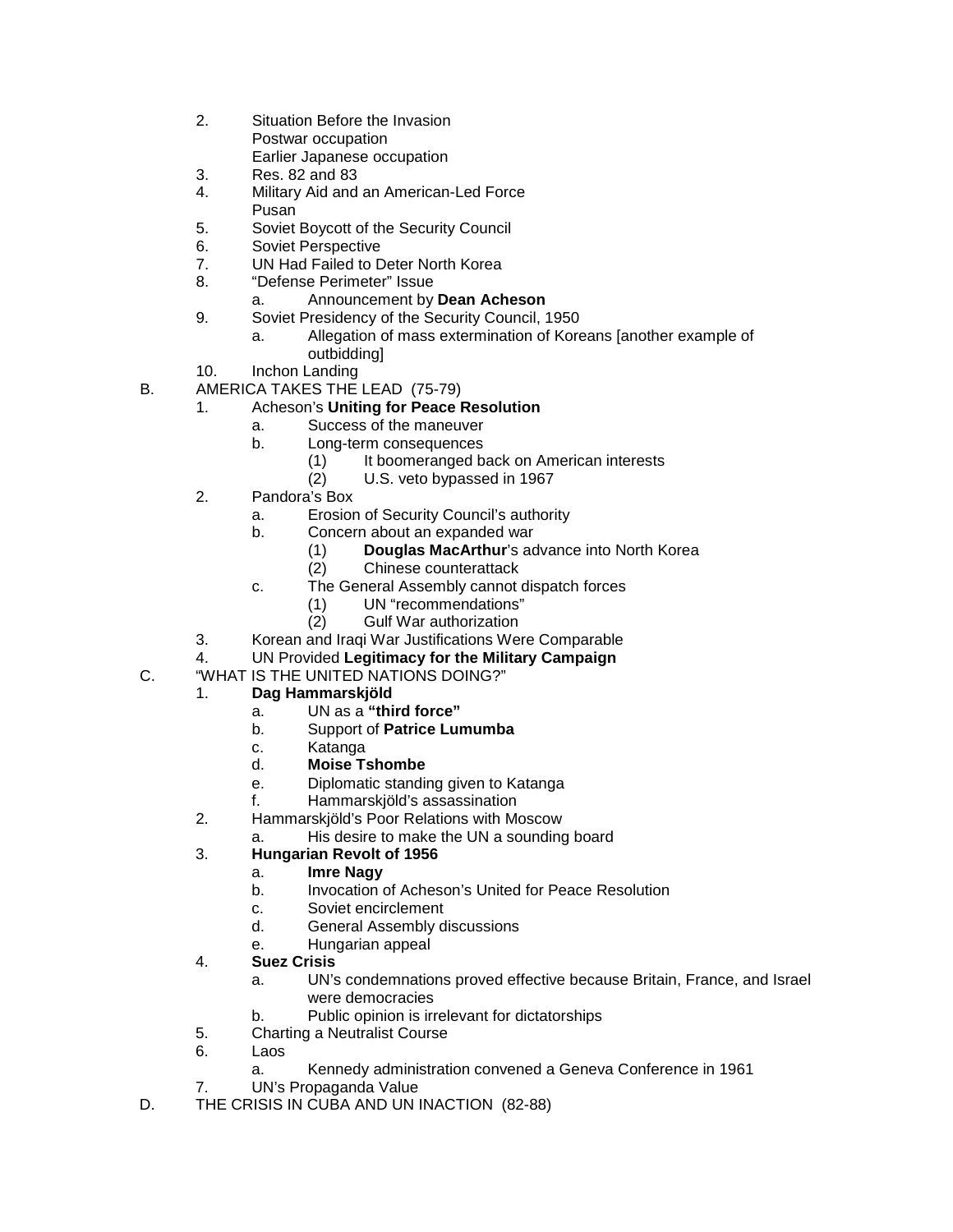- 1. U2 Reconnaissance Photos, October 16, 1962
- 2. Kennedy's Public Address, October 22
	- a. Imposition of a strict quarantine
- 3. Ambassador Stevenson's Presentation
	- a. OAS support for military action
		- b. Why Art. 51 was not invoked
- 4. American Allies Notified
- 5. Security Council debate
	- a. Valerian Zorin's role<br>b. Stevenson's question
	- Stevenson's question
	- c. Stevenson's retort
	- d. Display of photos
	- e. Adjournment
- 6. **U Thant**'s appeal
	- a. Kennedy's complaint
	- b. Khrushchev's acceptance of the appeal
- 7. Khrushchev Capitulates, October 28
	- a. RFK's Ultimatum to Dobrynin
		- (1) Khrushchev's later admission
	- b. US withdraws missiles from Turkey
- 8. Verification Issue
- E. THE TURN AWAY FROM AMERICA (88-90)
	- 1. Problem with U Thant's Diplomacy
		- a. Khrushchev: "U Thant wouldn't allow the UN to do anything detrimental to the interests of the Soviet Union."
	- 2. Moral Force of the Secretary-General Eroded
	- 3. American Optimism
		- a. Dean Rusk's confidence
	- 4. New Problems
		- a. The UN became increasingly hostile to American interests

| "Uniting for Peace" resolution | Douglas MacArthur | Dean Acheson     |
|--------------------------------|-------------------|------------------|
| Adlai Stevenson                | Valerian Zorin    | Dag Hammarskjöld |
| Patrice Lumumba                | Moise Tshombe     | Imre Nagy        |
| U Thant                        |                   |                  |

## **CHAPTER FOUR: IGNITING WAR, UNDERMINING PEACE**

- A. BUILD-UP TOWARD WAR (91-97)
	- 1. New Leadership in Moscow, 1964
	- 2. 1949 Armistice
		- a. Mixed Armistice Commissions began breaking down, mid-1950s
		- b. Hostile incursions into Israel
		- c. Sea of Galilee: Artillery Strikes
		- d. Golan Heights: Water Diversion
	- 3. **Shelling from the Golan Heights** in Syria, 1967
	- Soviet Mischief
		- a. USSR warns Egypt that Israel was preparing a major offensive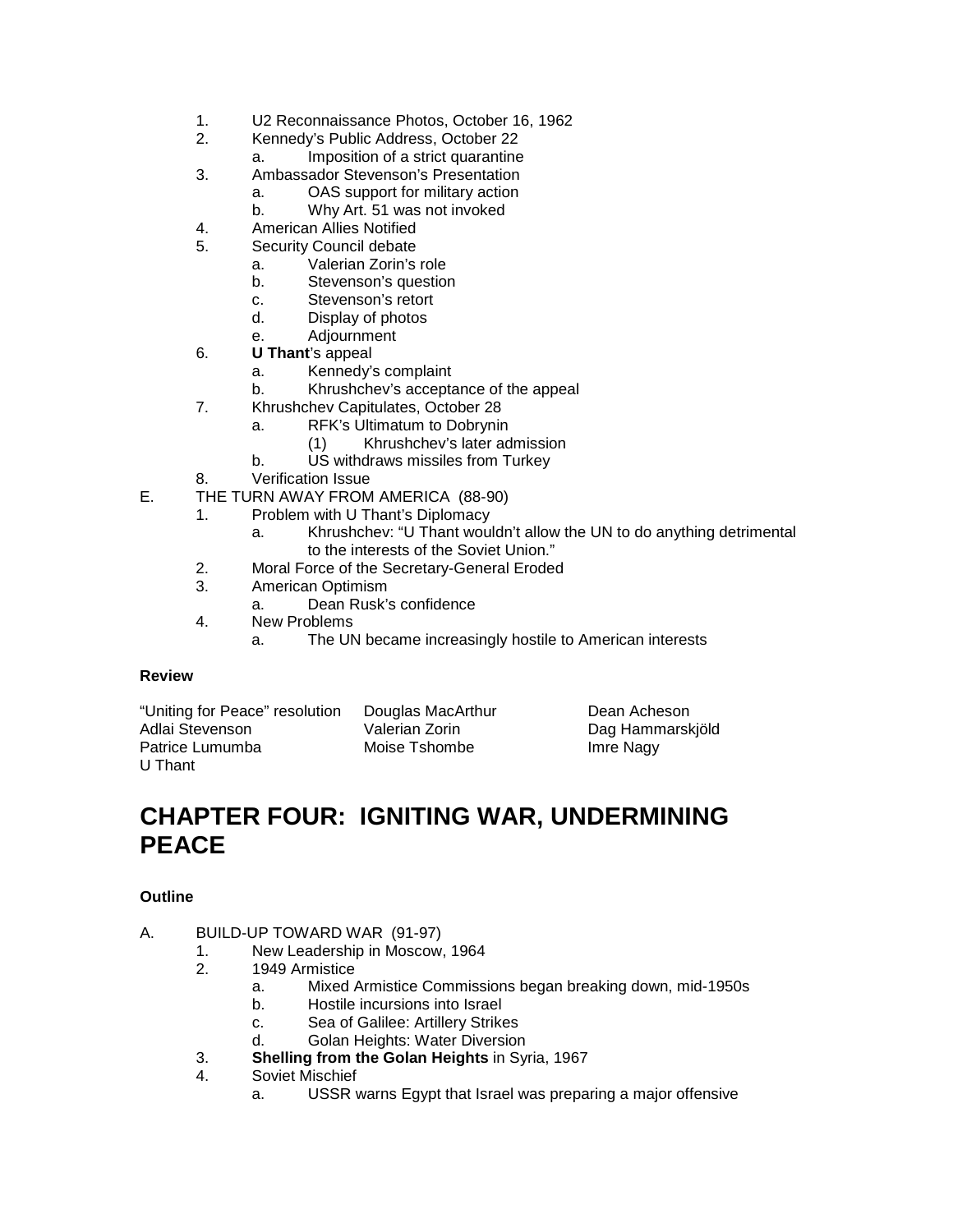- b. Massing of Egyptian troops and tanks on the border
- 5. Egypt Orders Partial Withdrawal of UNEF Peacekeepers, May 16
	- a. UNEF was the pride of the UN
	- b. Ras Nasrani
- 6. The Matter Should Have Been Taken Before the General Assembly
	- a. Earlier Israeli withdrawal from the Sinai and Gaza
	- b. U Thant ignored Hammarskjöld's promise
	- c. The gambit failed
	- d. Egypt asks that UNEF be terminated, May 18

## 7. **UNEF Withdrawn**

- a. U Thant ignored his earlier warning
- b. Decision had the support of Ralph Bunche and staff
- 8. Closure of the Straits of Tiran
	- a. **Gamal Abdel Nasser**
	- b. U Thant tries to split the difference
	- c. Nasser declines the offer
- 9. Security Council Convened
	- a. Soviets blocked action
		- b. French *wuwei* [doing nothing, deliberately]
		- c. Arthur Goldberg
- 10. Failure of Pres. Johnson's Proposal for Maritime Powers to Intervene
- B. WAR (97-99)
	- 1. UN's Failure
		- a. **King Hussein** flies to Cairo
		- b. Iraqi army
	- 2. Nasser's Objective: Destroy Israel
		- a. Combined forces: 250,000 troops, 2000 tanks, 700 frontline aircraft
		- b. Israel's lack of strategic depth
	- 3. Preemptive Attack against Egypt
		- a. 200 Israeli aircraft destroyed Egypt's air force on the ground
		- b. Diplomatic warning to King Hussein
			- (1) Odd Bull's resentment
	- 4. Jordanian Attack
		- a. Israel withheld fire until UN headquarters seized in Jerusalem
	- 5. Middle East Map Changed
		- a. Gaza and Sinai
		- b. West Bank
		- c. Old City of Jerusalem
		- d. Golan Heights
	- 6. UN Takes a More Active Role in the Postwar Settlement
- C. RESOLVING THE CONFLICT (99-102)
	- 1. Soviet Position

Security Council adopts a call for a ceasefire Soviet resolution failed

- 2. Moscow Convenes an Emergency Special Session of the General Assembly Kosygin condemned Israel as an aggressor
	- Dobrynin's proposal
- 3. Soviets Triple the Size of Their Mediterranean Fleet Moscow's use of the Suez Canal
- 4. President Johnson's **Speech**
	- a. Israel should not withdraw
	- b. Need for peace agreements
	- c. Need to respect territorial integrity
- 5. Soviet Resolution Failed in the General assembly
	- a. Israel not condemned as the aggressor
- D. **SECURITY COUNCIL RESOLUTION 242** (102-07)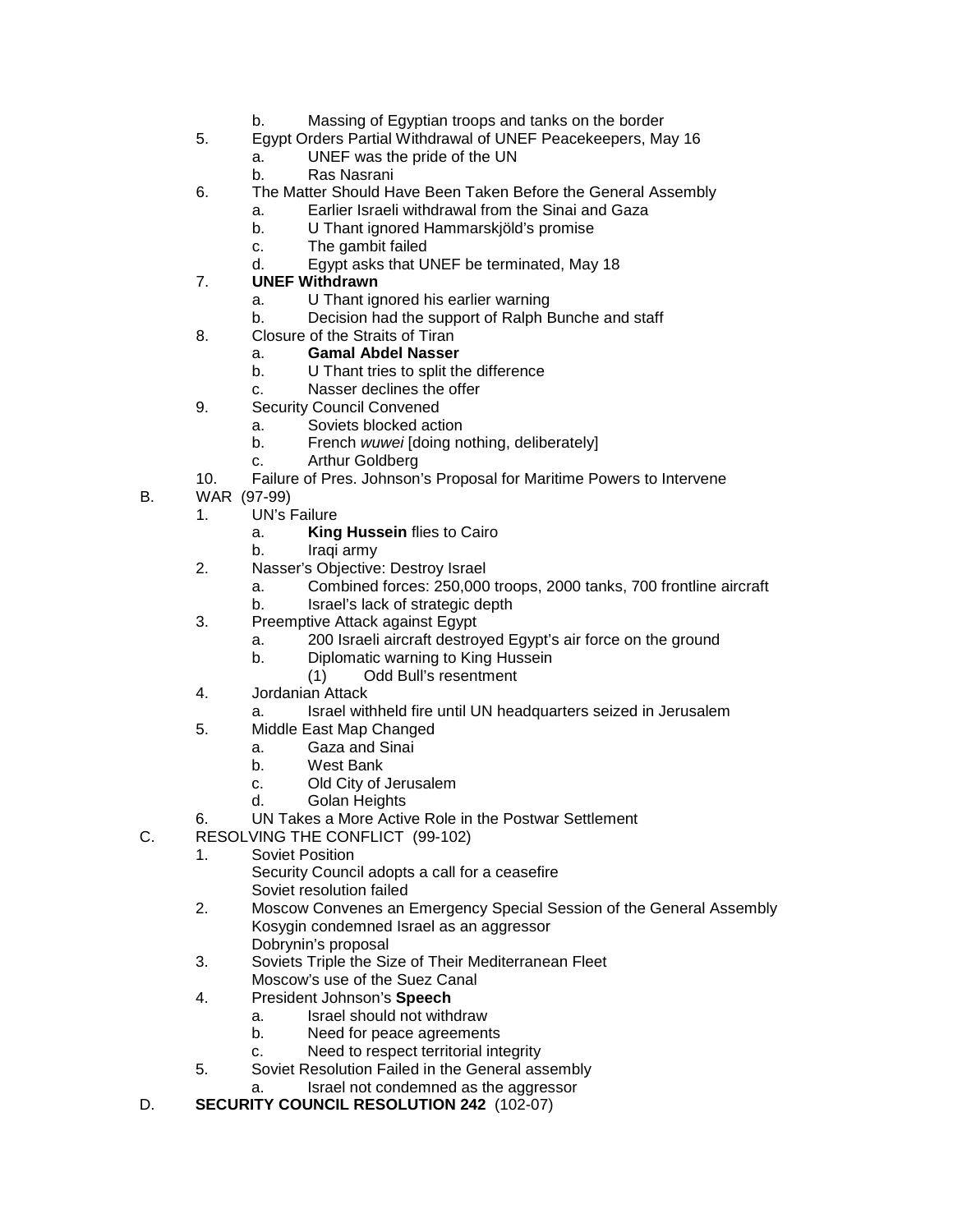- 1. Agreed Basis for Later Peace Accords
- 2. Debate on the Withdrawal Clause
	- a. Article by Stephen Schwebel
	- b. Withdrawal must be to "secure and recognized boundaries"
- 3. The Old Armistice Lines Were Not Recognized International Boundaries
- 4. Illegality of the Previous Territorial Status Quo
	- a. West Bank
	- b. Gaza Strip
- 5. Status of Jerusalem
- 6. **Lord Caradon**'s Draft Resolution
	- a. Soviet objection
		- b. Unanimous approval
		- c. French text
		- d. Principle of textual interpretation [too often observed in the breach]
- 7. The Soviets Relent
- 8. American View
	- a. William Rogers
	- b. Pres. Ford
	- c. Pres. Reagan
	- d. George Schultz
	- e. Pres. Bush 41
	- f. Warren Christopher
	- g. Pres. Bush 43
- 9. Jerusalem Was Not Mentioned in the Text
	- a. Arthur Goldberg
- E. REGRESSION (107-10)
	- 1. Importance of the Achievement
		- a. Pres. Johnson Outmaneuvered the Soviets
	- 2. UN Reverts to Form
		- a. **Gunnar Jarring**
			- (1) His reinterpretation
	- 3. New Resolutions
		- a. Res. 3414
		- b. No room left for territorial compromise
	- 4. Kofi Annan Attacks the "Illegal Occupation"
		- a. Res. 242 is undercut
		- b. Future peacemaking efforts are undermined
	- 5. Flaws in the United Nations
		- a. Flaws had become intrinsic
	- 6. End of the Cold War

Gunnar Jarring status of Jerusalem

closing of Tiran Strait withdrawal of UNEF Gamal Abdel Nasser<br>King Hussein Johnson speech Lord Caradon Johnson speech

Res. 242 Egypt's act of war, 1967 shelling from Golan Heights

# **CHAPTER FIVE: THE RETURN OF THE UN?**

- a. REASONS FOR HOPE IN 1990 (111-12)
	- 1. Optimism of Brian Urquhart and Other UN Advocates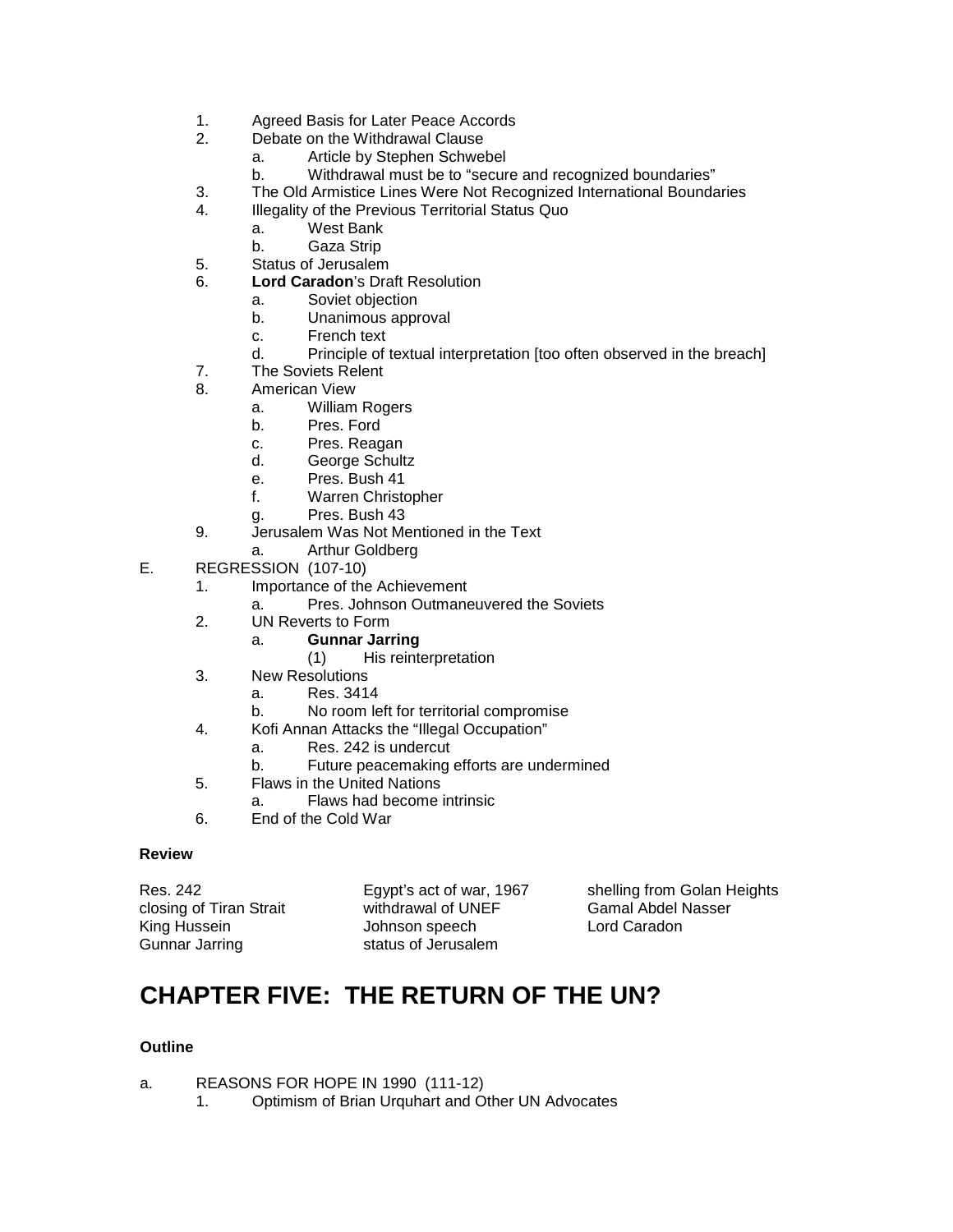- a. UN acted quickly on Kuwait and Iraq
- b. It acted in unison
- c. It condemned Iraqi actions
- B. THE CRISIS EXPOSED SIGNIFICANT FAULTS (112-16)
	- 1. Past Failures to Condemn Iraq
		- a. Issue of whether the UN could have prevented the attack
		- b. Invasion of Iran, 1980
		- c. Some did not want to jeopardize their lucrative arrangements with Iraq
		- 2. Kurt Waldheim Only Offered His "Good Offices"
			- a. Security Council Res. 479
		- 3. Moral Equivalence
		- 4. Failure to Deal with the Spread of WMDs
			- a. Iraq's failure to honor commitments despite service on the IAEA
			- b. Osiraq nuclear reactor
			- c. Israeli strike
			- d. Duping of IAEA and **Hans Blix**
			- e. IAEA weakness again exposed in 2003 in the cases of Libya and Iran
			- f. Hans Blix's cultural sensitivity courses
		- 5. Genocide
			- a. Saddam Hussein's chemical attack on Halabja
			- b. Appointment of Gen. Ali Hasan al-Majid, "Chemical Ali"
				- (1) Anfal campaign of 1988 killed over 100,000 Kurds
		- 6. Kurds Need International Protection
			- a. Allies supported Kurdish independence under the Treaty of Sèvres
		- 7. Pérez de Cuéllar Adopts a Neutral Stance
- C. IGNORING GENOCIDE—AGAIN (116-19)
	- 1. Popular Rebellion in Kurdistan and the Shiite South after the Liberation of Kuwait
		- a. Ethnic cleansing of "Marsh Arabs"
		- b. 1.5 million Kurds seek refuge in Turkey and Iran
		- c. International refugee crisis
	- 2. Toothless Security Council **Res. 688**: Call for "Open Dialogue"
	- **Operation Provide Comfort**
	- 4. **No-Fly Zone**
	- Human Rights Watch Declared That Genocide Had Occurred
		- a. Failed effort to bring genocide charges
- D. CORRUPTION AND APPEASEMENT (119-27)

#### 1. **UNSCOM**

- 2. Security Council Res. 687<br>3. New Inspections: More Ro
- 3. New Inspections: More Robust and Intrusive<br>4 Iraq Destroved Huge Quantities of Probibited
	- Iraq Destroyed Huge Quantities of Prohibited Weapons
		- a. UNSCOM Created a "Concealment Unit"
		- b. Burden of proof was placed on the Iraqi government
- 5. What Brought About the Demise of UNSCOM Was **Kofi Annan** Himself
	- a. **Richard Butler** named head of UNSCOM
		- b. UN encroachments on his turf
	- c. Ways Annan obstructed him
- 6. Oil for Food Program
	- a. Annan recommended doubling it in 1998 as Saddam Hussein was defying UNSCOM (February 1, 1998)
	- b. Saddam pulled in \$10.1 billion in illegal revenues
	- c. Corruption
	- d. Benon V. Sevan
	- e. Iraq imported banned military weapons and dual-use technology through oil-for-food contracts
- 7. Annan Led a UN Delegation to Baghdad, February 1998
	- a. Richard Butler was excluded from the trip